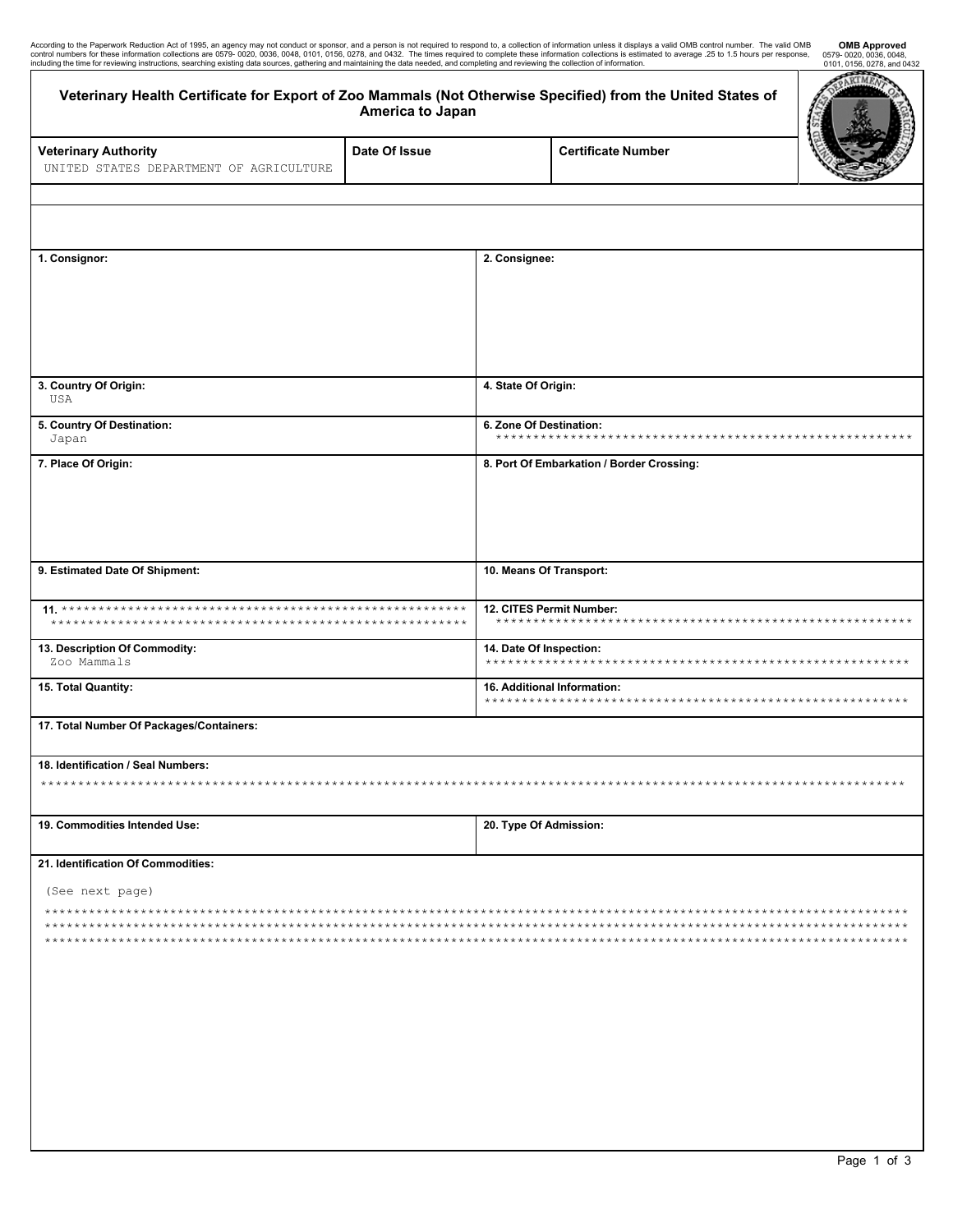| Veterinary Health Certificate for Export of Zoo Mammals (Not Otherwise Specified) from the United States of<br>America to Japan |                                                         |                |     |               |                           |  |                |
|---------------------------------------------------------------------------------------------------------------------------------|---------------------------------------------------------|----------------|-----|---------------|---------------------------|--|----------------|
| <b>Veterinary Authority</b>                                                                                                     | UNITED STATES DEPARTMENT OF AGRICULTURE                 |                |     | Date Of Issue | <b>Certificate Number</b> |  |                |
|                                                                                                                                 |                                                         |                |     |               |                           |  |                |
| Row#                                                                                                                            | 21. Identification Of Commodities: Continued<br>Species | Age            | Sex | Color         | Distinctive Markings      |  | Number of Head |
| ${\bf 1}.$                                                                                                                      |                                                         |                |     |               |                           |  |                |
|                                                                                                                                 |                                                         |                |     |               |                           |  |                |
|                                                                                                                                 |                                                         |                |     |               |                           |  |                |
|                                                                                                                                 |                                                         |                |     |               |                           |  |                |
|                                                                                                                                 |                                                         |                |     |               |                           |  |                |
|                                                                                                                                 |                                                         | ************** |     |               | *****************         |  |                |
|                                                                                                                                 |                                                         |                |     |               |                           |  |                |
|                                                                                                                                 |                                                         |                |     |               |                           |  |                |
|                                                                                                                                 |                                                         |                |     |               |                           |  |                |
|                                                                                                                                 |                                                         |                |     |               |                           |  |                |
|                                                                                                                                 |                                                         |                |     |               |                           |  |                |
|                                                                                                                                 |                                                         |                |     |               |                           |  |                |
|                                                                                                                                 |                                                         |                |     |               |                           |  |                |
|                                                                                                                                 |                                                         |                |     |               |                           |  |                |
|                                                                                                                                 |                                                         |                |     |               |                           |  |                |
|                                                                                                                                 |                                                         |                |     |               |                           |  |                |
|                                                                                                                                 |                                                         |                |     |               |                           |  |                |
|                                                                                                                                 |                                                         |                |     |               |                           |  |                |
|                                                                                                                                 |                                                         |                |     |               |                           |  |                |
|                                                                                                                                 |                                                         |                |     |               |                           |  |                |
|                                                                                                                                 |                                                         |                |     |               |                           |  |                |
|                                                                                                                                 |                                                         |                |     |               |                           |  |                |
|                                                                                                                                 |                                                         |                |     |               |                           |  |                |
|                                                                                                                                 |                                                         |                |     |               |                           |  |                |
|                                                                                                                                 |                                                         |                |     |               |                           |  |                |
|                                                                                                                                 |                                                         |                |     |               |                           |  |                |
|                                                                                                                                 |                                                         |                |     |               |                           |  |                |
|                                                                                                                                 |                                                         |                |     |               |                           |  |                |
|                                                                                                                                 |                                                         |                |     |               |                           |  |                |
|                                                                                                                                 |                                                         |                |     |               |                           |  |                |
|                                                                                                                                 |                                                         |                |     |               |                           |  |                |
|                                                                                                                                 |                                                         |                |     |               |                           |  |                |
|                                                                                                                                 |                                                         |                |     |               |                           |  |                |
|                                                                                                                                 |                                                         |                |     |               |                           |  |                |

Г